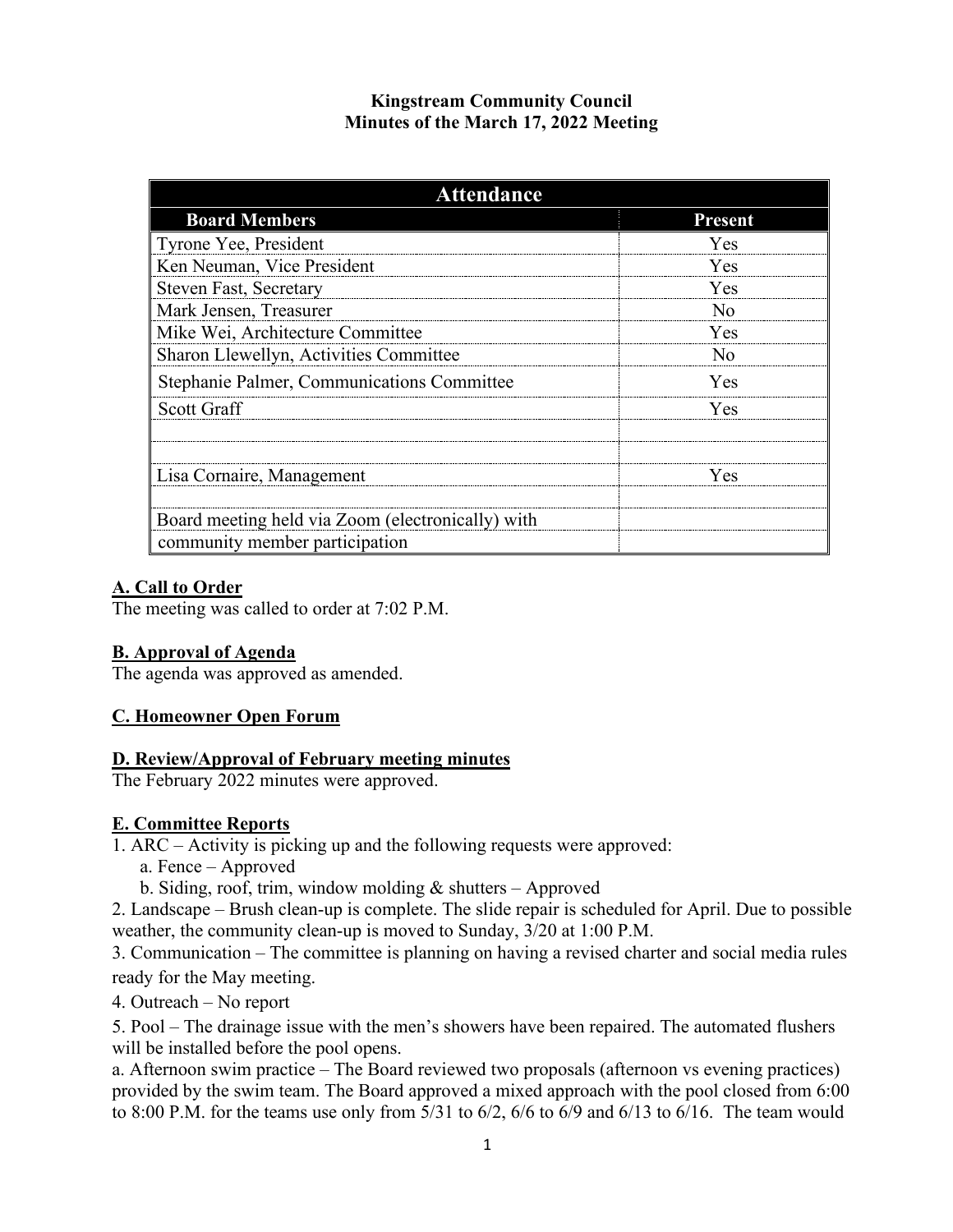use four lanes of the pool from 6/20 to 6/24 from 6:00 to 8:00 P.M. if morning practices have not begun. The remaining two lanes would be open to the community. The swim team requested approval for two events with dates TBD. The Board approved the team's two events with dates to be finalized later. The Board approved the team's request to have their team yard sale in the pool parking lot from 7:00 to 12:00 on Saturday, 5/14 (rain date Saturday, 5/21). Scott & Steve will come up with options to provide to NV to determine if they are willing to reschedule the hours the pool will be closed for swim practice to other times & dates. 6. Finance – It was noted the 2022 grounds contract was paid in full for February. There is a 5% discount built into the contract for early payment. A homeowner settled \$1,754 in legal fees. The community currently has no outstanding accounts with legal for the first time in 14 years. The 2021 financial records and tax returns are complete. There was an income of \$506 this year (due to how a prepaid dues payment was accounted for) which resulted in \$106 in federal taxes and \$32 in state tax. Tyrone noted the Federal Reserve raised interest rates by 0.25%. The Fed is indicating a rate of 2.00% by year's end and a rate of 2.75% in 2023. Tyrone recommended the Board continue to follow its plan to reinvest money market funds in short term CDs while waiting for interest rates to rise.

## **F. New Business**

1. Annual Meeting Agenda – The Board approved the agenda recommended by Lisa. It was noted, for the election of board members there 4 positions open (3 full term and one partial term), the partial term will be filled by the person in fourth place. The Board decided officers will be elected at the May meeting. Board materials will be provided shortly to those running for the board in order to assist them in understanding their duties & responsibilities.

2. ARC application revision – The Board reviewed the revised ARC application with updated language for neighbors' signatures. The Board approved the revised language.

3. Pool Event Guidelines – Board reviewed event guidelines for small parties. Three additional items will be added to the small party guidelines. More to be done on larger parties requiring Board approval and form for extra hours.

4. 2022 Pool Opening – Ken would like to continue last years cleaning practices. Upfront discussion with supervisor will be necessary to set expectations on cleaning and documentation. Hands-on training regarding cleaning with the lifeguards may be beneficial.

5. Pool Rules Review – Ken brought up concerns regarding the raft rules. Steve and Ken will discuss offline. Minor changes to the rules were recommended to update them regarding glass and service animals. Steve will update the rules and provide for review.

6. Pool Spring Punch List – The Board reviewed the punch list. The following items were declined: 16'shepherd's crook (we already have one), coverage storage fee (unnecessary, cover stored in pool-house), towel dispenser batteries (will do ourselves), and will question NV on CAT controller sensors (should have been done last year with new CAT controller). The Board concurred with replacing the sand in the pool filters for \$3,317. This expense was not budgeted but it has not been done since 2015 and it is recommended to be done every 5 to 7 years to maintain water clarity.

#### . **G. Old Business**

1. Tennis DNA Contract – The Board discussed the contract as edited by Stephanie. Ken & Tyrone requested Scott contact Tennis DNA for additional details on last years program (student ages, cost & schedule). The Board will have our attorney review the contract as edited.

## **H. Management Report**